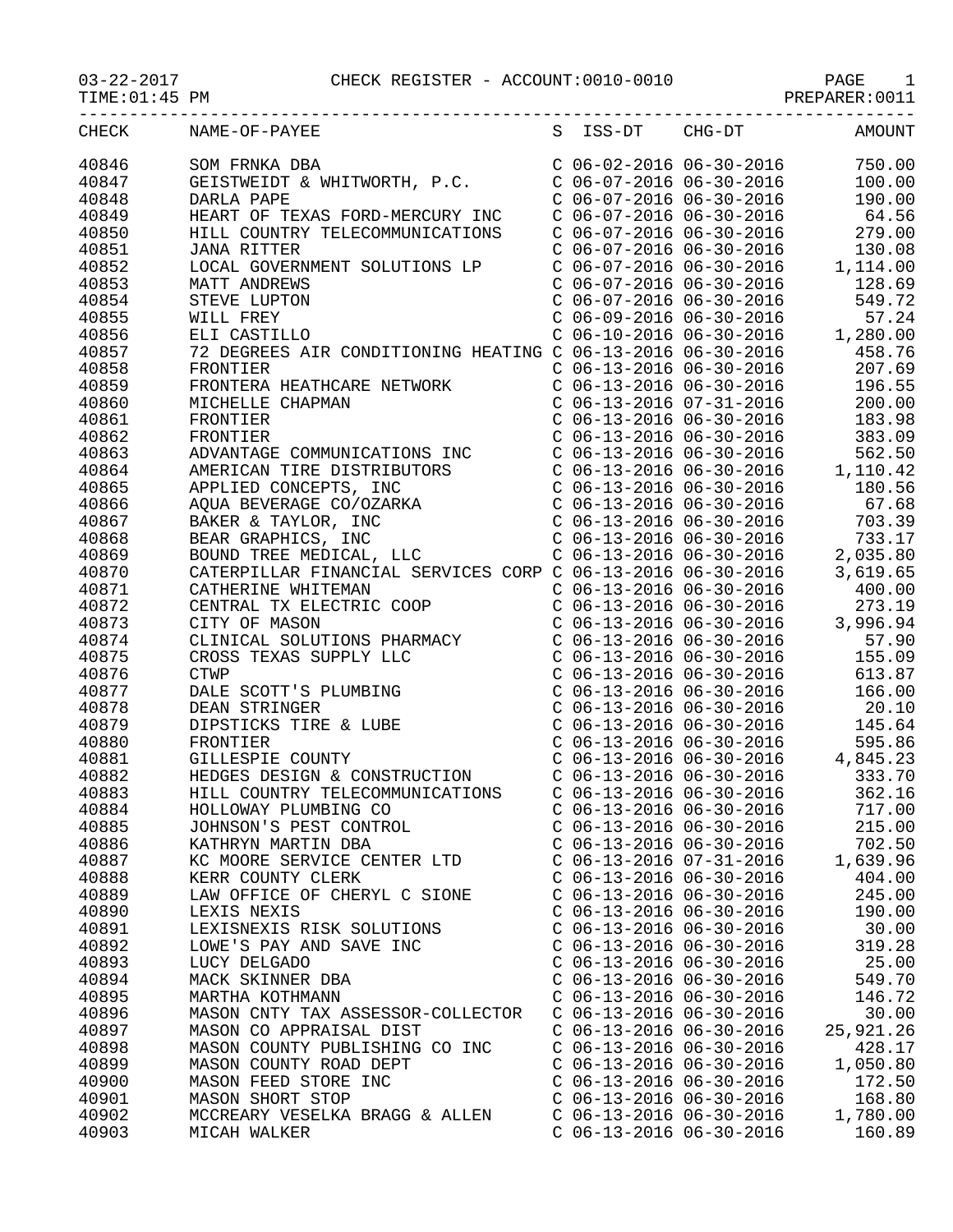$03-22-2017$  CHECK REGISTER - ACCOUNT:0010-0010<br>TIME:01:45 PM

|--|

| :01:45 PM |  |  |
|-----------|--|--|
|-----------|--|--|

| CHECK          | NAME-OF-PAYEE                                                                                                                                                                                                                                        | S ISS-DT                                                                      | $CHG-DT$ | AMOUNT                                                                                                                                                                                                                                        |
|----------------|------------------------------------------------------------------------------------------------------------------------------------------------------------------------------------------------------------------------------------------------------|-------------------------------------------------------------------------------|----------|-----------------------------------------------------------------------------------------------------------------------------------------------------------------------------------------------------------------------------------------------|
| 40904          | MID-TEX PARTS & SALES<br>MOORE'S AUTOMOTIVE<br>MURR LAW OFFICE, P.L.L.C.                                                                                                                                                                             |                                                                               |          | $C$ 06-13-2016 06-30-2016 2,350.00                                                                                                                                                                                                            |
| 40905          |                                                                                                                                                                                                                                                      |                                                                               |          | C 06-13-2016 06-30-2016 229.02                                                                                                                                                                                                                |
| 40906          |                                                                                                                                                                                                                                                      | $C$ 06-13-2016 06-30-2016                                                     |          | 770.00                                                                                                                                                                                                                                        |
| 40907          |                                                                                                                                                                                                                                                      |                                                                               |          | 284.97                                                                                                                                                                                                                                        |
| 40908          |                                                                                                                                                                                                                                                      | C 06-13-2016 06-30-2016<br>C 06-13-2016 06-30-2016<br>C 06-13-2016 06-30-2016 |          | 120.00                                                                                                                                                                                                                                        |
| 40909          |                                                                                                                                                                                                                                                      |                                                                               |          | 500.00                                                                                                                                                                                                                                        |
| 40910          |                                                                                                                                                                                                                                                      |                                                                               |          | $C$ 06-13-2016 06-30-2016 25.00                                                                                                                                                                                                               |
| 40911          |                                                                                                                                                                                                                                                      |                                                                               |          | $C$ 06-13-2016 06-30-2016 226.00                                                                                                                                                                                                              |
| 40912          |                                                                                                                                                                                                                                                      |                                                                               |          |                                                                                                                                                                                                                                               |
| 40913          |                                                                                                                                                                                                                                                      |                                                                               |          |                                                                                                                                                                                                                                               |
| 40914          |                                                                                                                                                                                                                                                      |                                                                               |          | $\left( \begin{array}{ccc} C & 06-13-2016 & 06-30-2016 & 805.00 \\ C & 06-13-2016 & 06-30-2016 & 864.94 \\ C & 06-13-2016 & 06-30-2016 & 350.00 \end{array} \right)$                                                                          |
| 40915          |                                                                                                                                                                                                                                                      |                                                                               |          | C 06-13-2016 06-30-2016 595.34                                                                                                                                                                                                                |
| 40916          |                                                                                                                                                                                                                                                      |                                                                               |          | $C$ 06-13-2016 06-30-2016 600.00                                                                                                                                                                                                              |
| 40917          |                                                                                                                                                                                                                                                      |                                                                               |          |                                                                                                                                                                                                                                               |
| 40918          |                                                                                                                                                                                                                                                      |                                                                               |          |                                                                                                                                                                                                                                               |
| 40919          |                                                                                                                                                                                                                                                      |                                                                               |          |                                                                                                                                                                                                                                               |
| 40920          |                                                                                                                                                                                                                                                      |                                                                               |          | $C$ 06-13-2016 06-30-2016<br>$C$ 06-13-2016 06-30-2016<br>$C$ 06-13-2016 06-30-2016<br>$C$ 06-13-2016 06-30-2016<br>$C$ 06-13-2016 06-30-2016<br>$C$ 06-13-2016 06-30-2016<br>$C$ 06-13-2016 06-30-2016<br>$C$ 06-13-2016 06-30-2016<br>$C$ 0 |
| 40921          |                                                                                                                                                                                                                                                      |                                                                               |          |                                                                                                                                                                                                                                               |
| 40922          |                                                                                                                                                                                                                                                      |                                                                               |          |                                                                                                                                                                                                                                               |
|                |                                                                                                                                                                                                                                                      |                                                                               |          |                                                                                                                                                                                                                                               |
| 40923<br>40924 |                                                                                                                                                                                                                                                      |                                                                               |          |                                                                                                                                                                                                                                               |
| 40925          |                                                                                                                                                                                                                                                      |                                                                               |          | C 06-13-2016 06-30-2016 660.80<br>C 06-13-2016 06-30-2016 456.27<br>C 06-13-2016 06-30-2016 456.27<br>C 06-13-2016 06-30-2016 8,685.25<br>C 06-13-2016 06-30-2016 531.09<br>C 06-13-2016 06-30-2016 376.19                                    |
|                |                                                                                                                                                                                                                                                      |                                                                               |          |                                                                                                                                                                                                                                               |
| 40926          |                                                                                                                                                                                                                                                      |                                                                               |          |                                                                                                                                                                                                                                               |
| 40927          |                                                                                                                                                                                                                                                      |                                                                               |          | C 06-13-2016 06-30-2016 655.67                                                                                                                                                                                                                |
| 40928          |                                                                                                                                                                                                                                                      |                                                                               |          |                                                                                                                                                                                                                                               |
| 40929          |                                                                                                                                                                                                                                                      |                                                                               |          |                                                                                                                                                                                                                                               |
| 40930          | MOORE'S AUTOMOTIVE<br>MURR LAW OFFICE, P.L.L.C.<br>MURR LAW OFFICE, P.L.L.C.<br>OVERDRIVE INC<br>PAMELA CLARK<br>PATTI GROTE<br>POTTS & REILLY LLP<br>POTTS & REILLY LLP<br>POTTS & REILLY LLP<br>POTTS & REILLY LLP<br>POTTS & REILLY LOW AND<br>NO |                                                                               |          | C 06-13-2016 06-30-2016 56.80<br>C 06-13-2016 06-30-2016 280.00<br>C 06-13-2016 06-30-2016 209.12<br>C 06-13-2016 06-30-2016 209.12<br>C 06-14-2016 06-30-2016 100.826.29                                                                     |
| 40931          |                                                                                                                                                                                                                                                      |                                                                               |          |                                                                                                                                                                                                                                               |
| 40932          |                                                                                                                                                                                                                                                      |                                                                               |          |                                                                                                                                                                                                                                               |
| 40933          |                                                                                                                                                                                                                                                      |                                                                               |          | C 06-16-2016 06-30-2016 363.17<br>C 06-16-2016 06-30-2016 257.02<br>C 06-16-2016 06-30-2016 257.02<br>C 06-16-2016 06-30-2016 577.50<br>C 06-16-2016 06-30-2016 19,123.00                                                                     |
| 40934          |                                                                                                                                                                                                                                                      |                                                                               |          |                                                                                                                                                                                                                                               |
| 40935          |                                                                                                                                                                                                                                                      |                                                                               |          |                                                                                                                                                                                                                                               |
| 40936          |                                                                                                                                                                                                                                                      |                                                                               |          |                                                                                                                                                                                                                                               |
| 40937          |                                                                                                                                                                                                                                                      | $C$ 06-20-2016 06-30-2016                                                     |          | 102.00                                                                                                                                                                                                                                        |
| 40938          |                                                                                                                                                                                                                                                      | $C$ 06-21-2016 06-30-2016                                                     |          | 225.00                                                                                                                                                                                                                                        |
| 40939          |                                                                                                                                                                                                                                                      |                                                                               |          |                                                                                                                                                                                                                                               |
| 40940          |                                                                                                                                                                                                                                                      |                                                                               |          |                                                                                                                                                                                                                                               |
| 40941          |                                                                                                                                                                                                                                                      |                                                                               |          |                                                                                                                                                                                                                                               |
| 40942          |                                                                                                                                                                                                                                                      |                                                                               |          |                                                                                                                                                                                                                                               |
| 40943          | BOUND TREE MEDICAL, LLC                                                                                                                                                                                                                              | $C$ 06-27-2016 07-31-2016                                                     |          | 598.65                                                                                                                                                                                                                                        |
| 40944          | BRIDGESTONE HOSEPOWER                                                                                                                                                                                                                                | $C$ 06-27-2016 07-31-2016                                                     |          | 93.99                                                                                                                                                                                                                                         |
| 40945          | BUSTER NIXON                                                                                                                                                                                                                                         | $C$ 06-27-2016 07-31-2016                                                     |          | 15.59                                                                                                                                                                                                                                         |
| 40946          | CATERPILLAR FINANCIAL SERVICES CORP C 06-27-2016 07-31-2016                                                                                                                                                                                          |                                                                               |          | 3,619.65                                                                                                                                                                                                                                      |
| 40947          | CENTURYLINK QCC                                                                                                                                                                                                                                      | $C$ 06-27-2016 07-31-2016                                                     |          | 76.13                                                                                                                                                                                                                                         |
| 40948          | CIRA                                                                                                                                                                                                                                                 | $C$ 06-27-2016 07-31-2016                                                     |          | 26.00                                                                                                                                                                                                                                         |
| 40949          | CLAY LINDSAY                                                                                                                                                                                                                                         | $C$ 06-27-2016 07-31-2016                                                     |          | 115.00                                                                                                                                                                                                                                        |
| 40950          | CNA SURETY                                                                                                                                                                                                                                           | $C$ 06-27-2016 07-31-2016                                                     |          | 20.00                                                                                                                                                                                                                                         |
| 40951          | CNH INDUSTRIAL CAPITAL AMERICA LLC                                                                                                                                                                                                                   | $C$ 06-27-2016 07-31-2016                                                     |          | 3,288.23                                                                                                                                                                                                                                      |
| 40952          | CROSS TEXAS SUPPLY LLC                                                                                                                                                                                                                               | $C$ 06-27-2016 07-31-2016                                                     |          | 22.44                                                                                                                                                                                                                                         |
| 40953          | DISH                                                                                                                                                                                                                                                 | $C$ 06-27-2016 07-31-2016                                                     |          | 103.94                                                                                                                                                                                                                                        |
| 40954          | ELM USA                                                                                                                                                                                                                                              | $C$ 06-27-2016 07-31-2016                                                     |          | 176.02                                                                                                                                                                                                                                        |
| 40955          | <b>EVRIDGES</b>                                                                                                                                                                                                                                      | $C$ 06-27-2016 07-31-2016                                                     |          | 569.98                                                                                                                                                                                                                                        |
| 40956          | FRONTIER                                                                                                                                                                                                                                             | $C$ 06-27-2016 07-31-2016                                                     |          | 258.41                                                                                                                                                                                                                                        |
| 40957          | GILLESPIE COUNTY                                                                                                                                                                                                                                     | $C$ 06-27-2016 07-31-2016                                                     |          | 233.86                                                                                                                                                                                                                                        |
| 40958          | HART INTERCIVIC                                                                                                                                                                                                                                      | $C$ 06-27-2016 07-31-2016                                                     |          | 302.00                                                                                                                                                                                                                                        |
| 40959          | HILL COUNTRY IT SERVICES                                                                                                                                                                                                                             | $C$ 06-27-2016 06-30-2016                                                     |          | 319.99                                                                                                                                                                                                                                        |
| 40960          | HILL COUNTRY MEM HOSPITAL                                                                                                                                                                                                                            | $C$ 06-27-2016 07-31-2016                                                     |          | 60.00                                                                                                                                                                                                                                         |
| 40961          | I C S JAIL SUPPLIES INC                                                                                                                                                                                                                              | $C$ 06-27-2016 07-31-2016                                                     |          | 82.26                                                                                                                                                                                                                                         |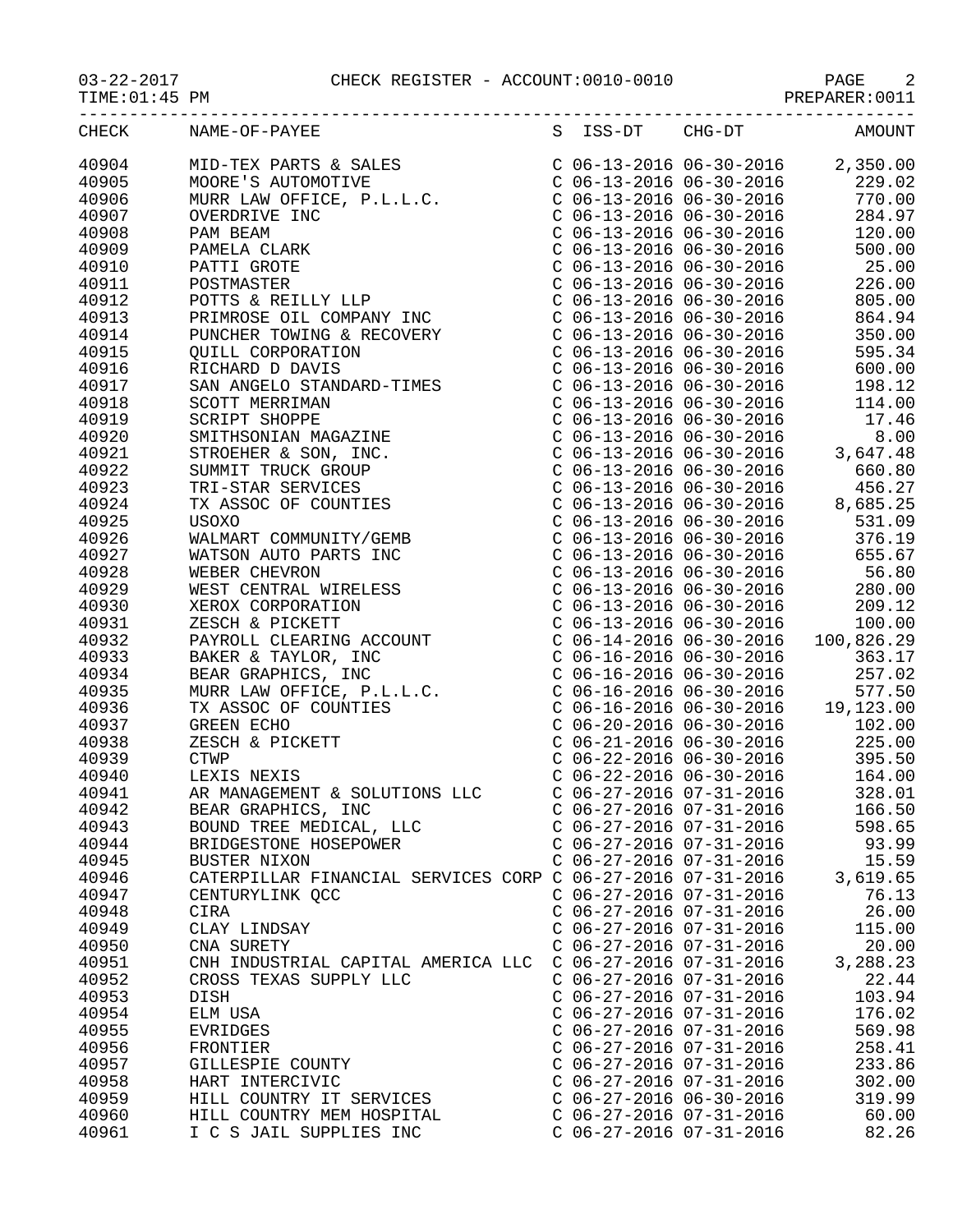03-22-2017 CHECK REGISTER - ACCOUNT:0010-0010 PAGE 3

| $03 - 22 - 2017$ |
|------------------|
|------------------|

| ---<br>---           | --------<br>--- | -----            |
|----------------------|-----------------|------------------|
| TIME:01<br>РM<br>:45 |                 | 0011<br>PREPARER |

|       | CHECK NAME-OF-PAYEE                                                                                                              | S ISS-DT CHG-DT                      | AMOUNT   |
|-------|----------------------------------------------------------------------------------------------------------------------------------|--------------------------------------|----------|
| 40962 |                                                                                                                                  | $C$ 06-27-2016 07-31-2016 400.00     |          |
| 40963 | JACKY DEAN DOSS<br>MASON CHAMBER OF COMMERCE                                                                                     | $C$ 06-27-2016 07-31-2016            | 350.00   |
| 40964 |                                                                                                                                  | $C$ 06-27-2016 07-31-2016 1,155.00   |          |
| 40965 | MURR LAW OFFICE, P.L.L.C.<br>OVERDRIVE INC                                                                                       | $C$ 06-27-2016 07-31-2016            | 288.66   |
| 40966 | PETROLEUM EQUIPMENT SERVICE INC                                                                                                  | $C$ 06-27-2016 07-31-2016            | 386.86   |
| 40967 | QUILL CORPORATION                                                                                                                | $C$ 06-27-2016 07-31-2016            | 404.66   |
| 40968 | QUILL CORPORATION<br>SAM'S CLUB<br>SHELL FLEET PLUS<br>TRI-STAR SERVICES<br>USOVO                                                | C 06-27-2016 07-31-2016              | 38.39    |
| 40969 |                                                                                                                                  | C 06-27-2016 07-31-2016              | 25.86    |
| 40970 |                                                                                                                                  | $C$ 06-27-2016 06-30-2016            | 197.45   |
| 40971 | USOXO                                                                                                                            | $C$ 06-27-2016 07-31-2016            | 79.14    |
| 40972 |                                                                                                                                  | $C$ 06-27-2016 06-30-2016            | 347.75   |
| 40973 |                                                                                                                                  | $C$ 06-27-2016 07-31-2016            | 149.98   |
| 40974 | WEST CENTRAL WIRELESS<br>XEROX CORPORATION<br>LUCIO MORA<br>EMANUEL MARTINEZ<br>JOEL ALVAREZ<br>PEDRO RIVERA<br>PITONATIC RIVERA | $C$ 06-27-2016 06-30-2016            | 1,275.00 |
| 40975 |                                                                                                                                  | $C$ 06-28-2016 06-30-2016            | 60.00    |
| 40976 |                                                                                                                                  | $C$ 06-28-2016 10-31-2016            | 60.00    |
| 40977 |                                                                                                                                  | $C$ 06-28-2016 06-30-2016            | 60.00    |
| 40978 | AUTOMATIC ELEVATOR INC<br>PAM BEAM                                                                                               | C 06-28-2016 07-31-2016              | 756.00   |
| 40979 |                                                                                                                                  | $C$ 06-28-2016 06-30-2016            | 291.82   |
| 40980 | PAYROLL CLEARING ACCOUNT                                                                                                         | $C$ 06-29-2016 06-30-2016 127,563.16 |          |
| 40981 | JUROR CASH/POLLY MCMILLAN                                                                                                        | $C$ 06-30-2016 06-30-2016            | 350.00   |
| 40982 | MATT ANDREWS                                                                                                                     | $C$ 06-30-2016 07-31-2016            | 327.75   |
| 40983 | THOMAS R STARKS                                                                                                                  | $C$ 06-30-2016 07-31-2016            | 825.00   |
| 40984 | CAPITAL ONE BANK (USA) N.A.                                                                                                      | $C$ 06-30-2016 07-31-2016 3,603.22   |          |
| 40985 | ELLIS COUNTY SHERIFF'S OFFICE                                                                                                    | $C$ 06-30-2016 07-31-2016            | 90.00    |
| 40986 | KERR COUNTY SHERIFF'S OFFICE                                                                                                     | $C$ 06-30-2016 07-31-2016            | 85.00    |
| 40987 | MCCULLOCH COUNTY SHERIFF'S OFFICE                                                                                                | $C$ 06-30-2016 07-31-2016            | 80.00    |
| 40988 | TARRANT COUNTY SHERIFF'S OFFICE                                                                                                  | $C$ 06-30-2016 07-31-2016            | 75.00    |
|       |                                                                                                                                  |                                      |          |